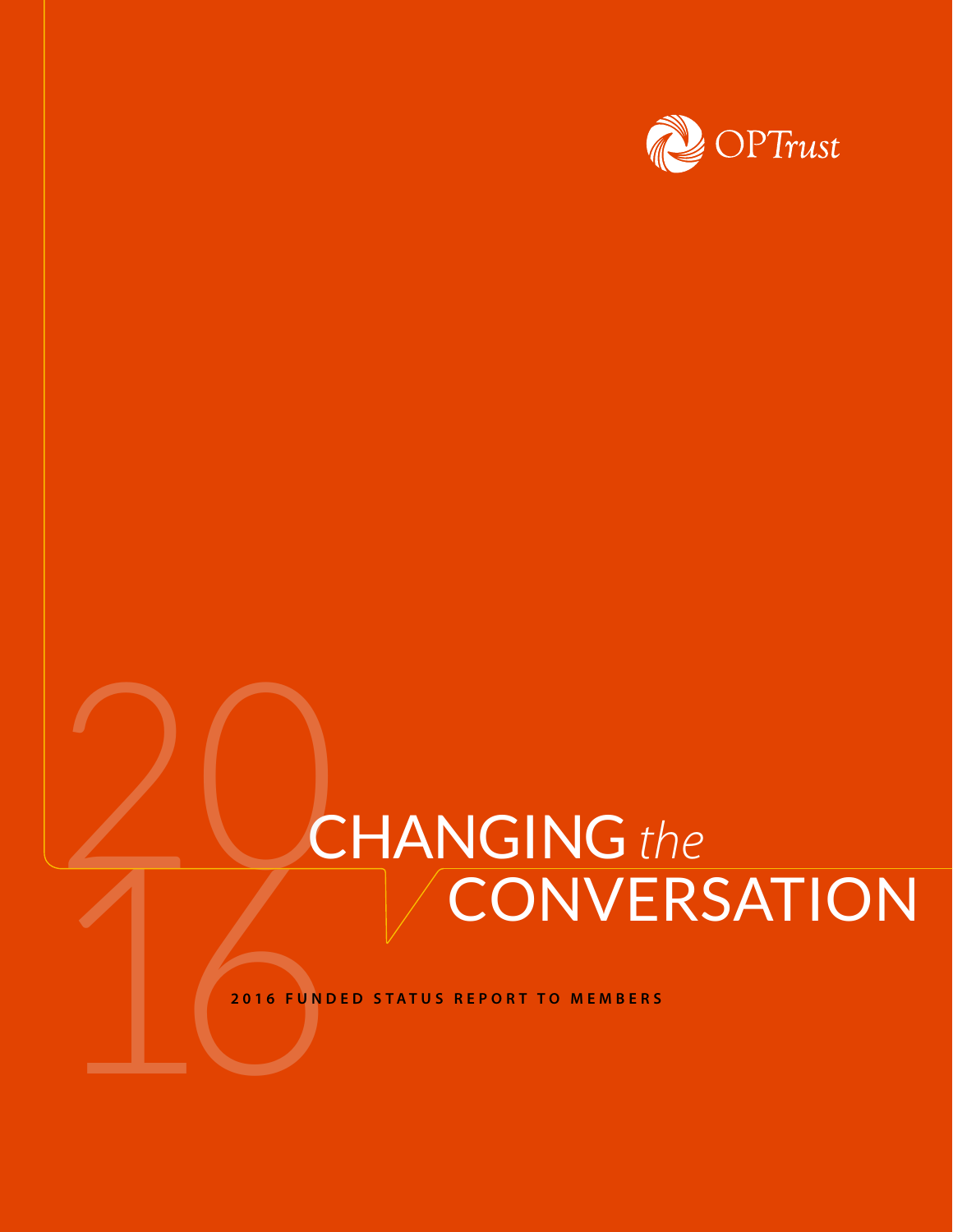# **Changing the Conversation**

At OPTrust, our mission is to pay pensions today and preserve pensions for tomorrow. Each day we work to ensure our members receive the benefits they have earned, with our investment and service strategies designed to deliver on this goal.

The Plan's funded status is our measure of success and ensures we are well positioned to meet our pension promise of providing certainty, sustainability and security in retirement.

With this report we are **changing the conversation**, one that began more than a year ago about the importance of remaining fully funded. It has been renamed the *Funded Status Report to Members* as a direct outcome of this conversation and highlights our efforts over 2016 in meeting our objective.

- **6** 2016 Highlights
- **8** Message from the Chair and Vice-Chair
- **9** Message from the President and CEO
- **10** Strategy: Changing the Conversation
- **12** Pension Funding
- **13** Investment Performance
- **14** Serving Members
- **16** Members of the Board of Trustees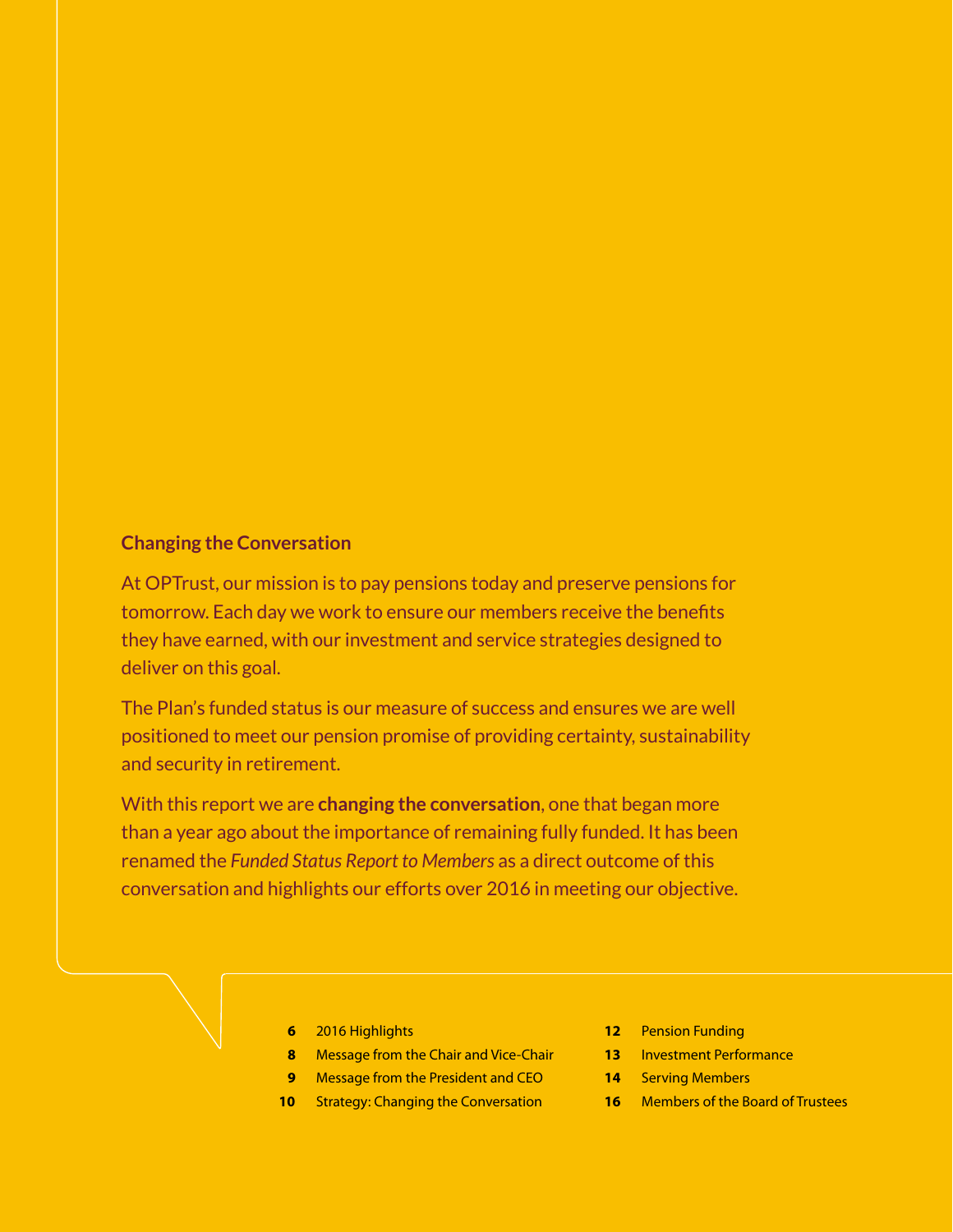

**Abidh Khan** OPTrust Retiree Centre for Addiction and Mental Health

**Liz Bradley** OPTrust Retiree Ministry of Community and Social Services *We do important work at CAMH, but most of our members don't make a lot of money. So, it makes a difference that we have a strong pension plan to count on when we retire. After four decades of working and contributing to the Plan, I was very happy to get my first cheque from OPTrust.*

*I liked working in the Ontario Public Service (OPS), but sometimes when the right opportunity comes along, you just have to take it. Paying the full [actuarial] cost of my buyback was more expensive than if I had signed up when I rejoined the OPS, but for me it was worth it. Now I'm running dragon boat clinics in Florida and Spain and travelling to races around the world. My OPTrust pension gives me the financial security to do what I love.*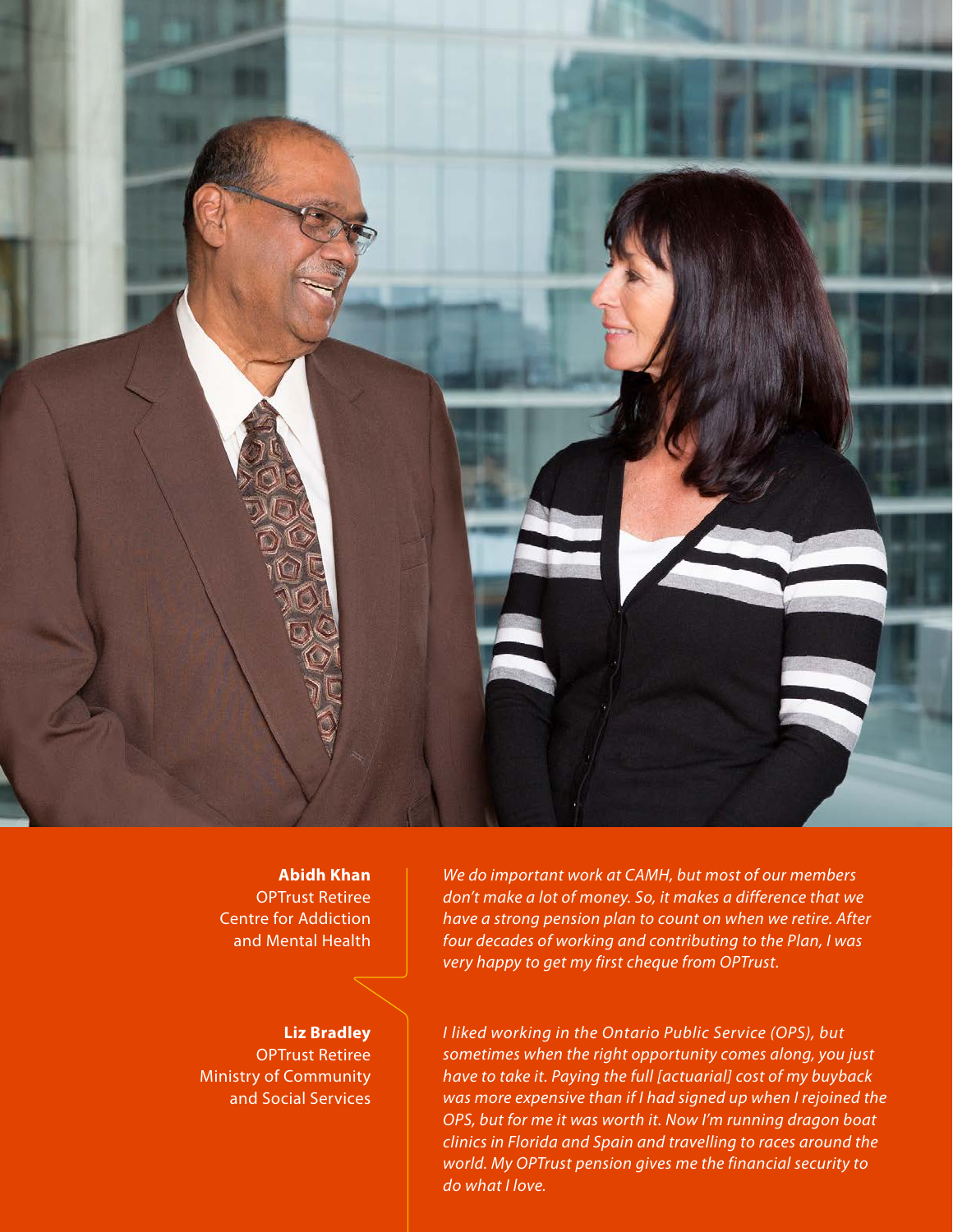*My work is important, so I'm glad I've been able to make a career in the public service. Our pension plan is one of the reasons I stayed with the Ontario Public Service. And the fact that OPSEU has an equal say along with the government in how the Plan is run is important to me. Retirement is still a few years away, but having a secure pension will allow me to travel and stay active in the community.*

# **Patrick Riley**

OPTrust Member Mass Spectrometry Technologist, Ministry of the Environment and Climate Change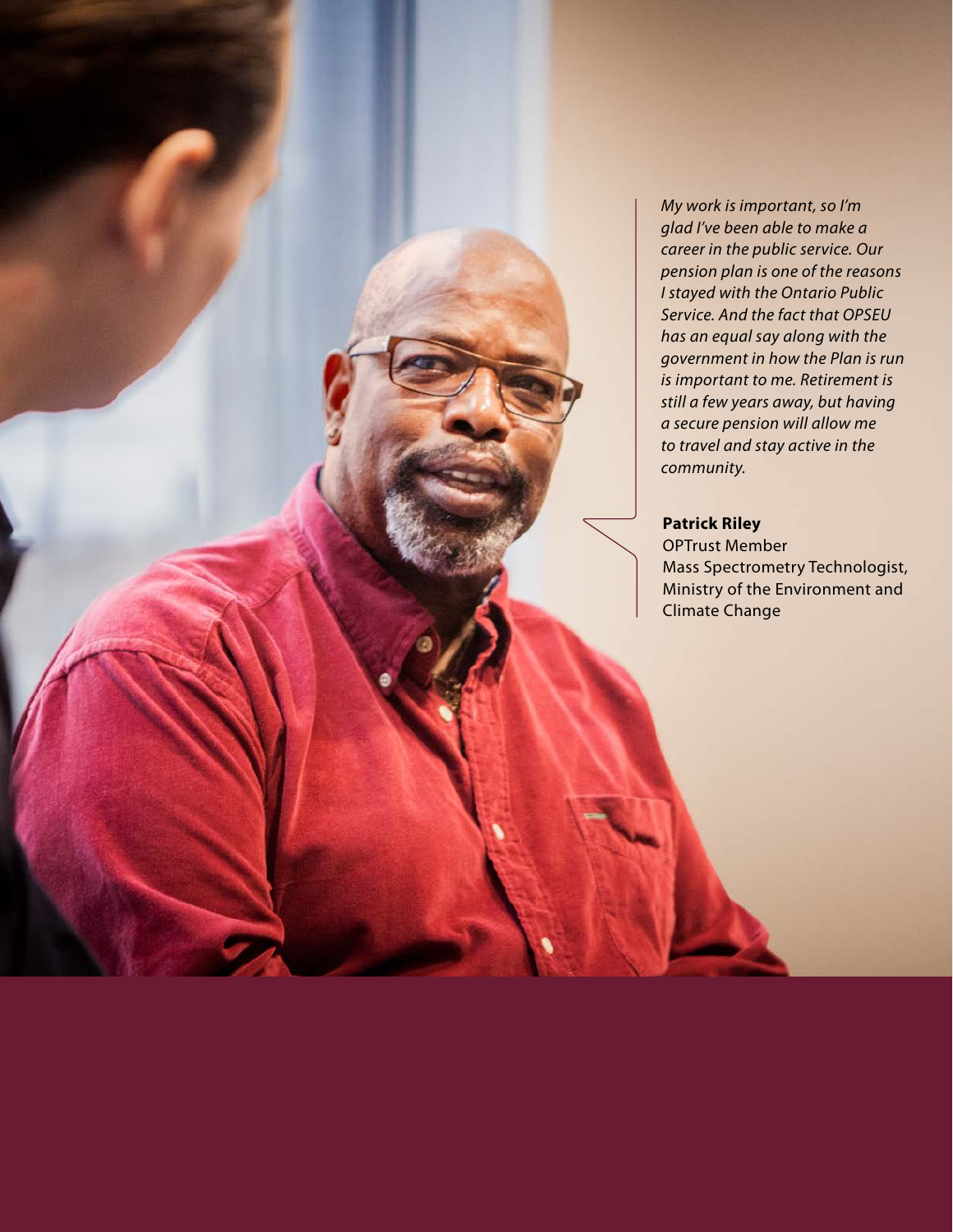

**Sofia Argiropoulos**  OPTrust Member Court Enforcement Officer, Ministry of the Attorney General

*This job can be tough, but it's good to know I'm part of a secure pension plan. I joined the Plan while I was still a fixed-term employee. I didn't think much about it at the time, but looking back it was the smartest thing I could have done. I'm a long way from retirement, but I check my annual pension statement closely. It feels good to see my pension grow and to see that clock tick down every year.*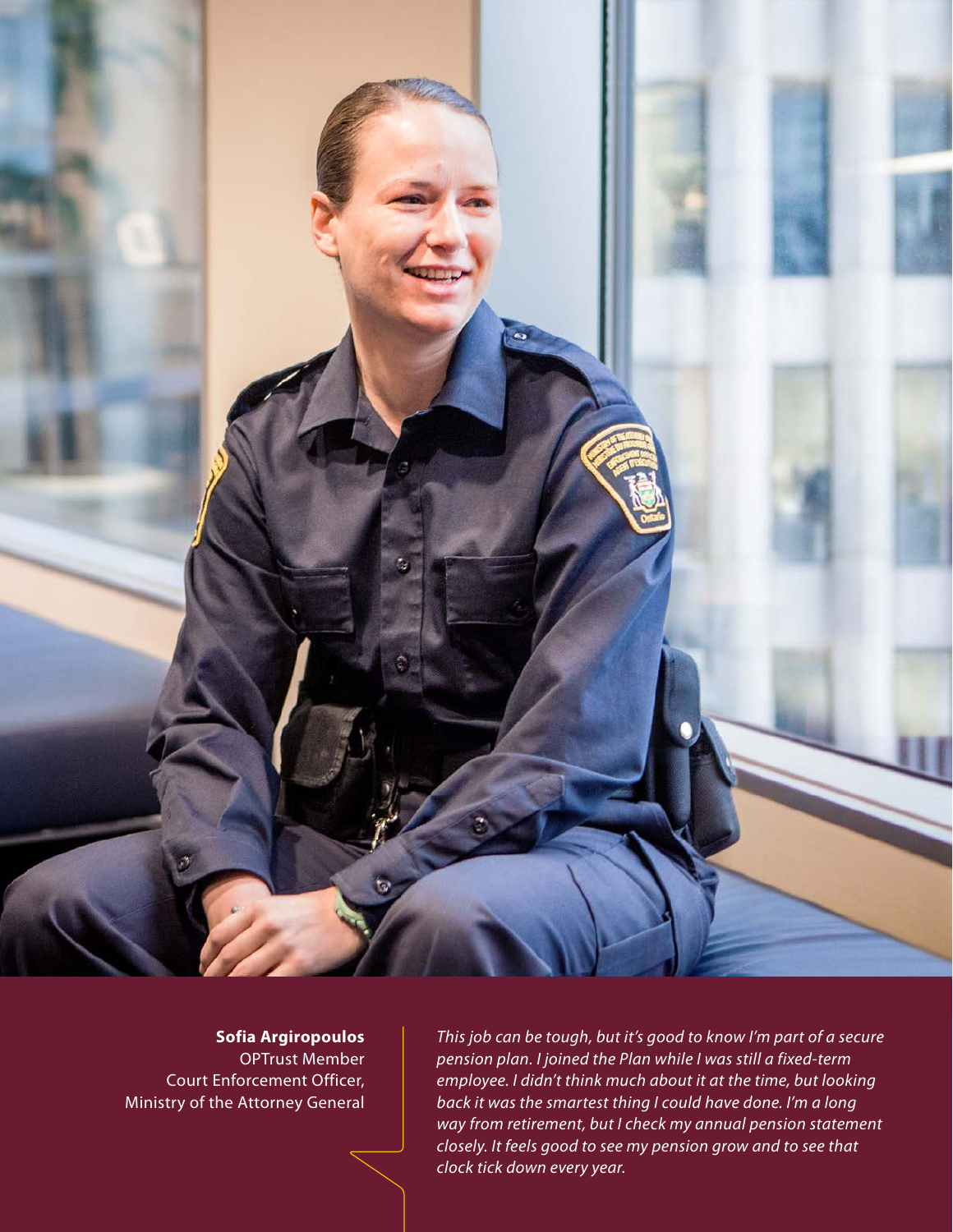# 2016 Highlights



 Almost 90,000 members and retirees

A+

Received A+ for our overarching approach to responsible investing from the PRI (Principles for Responsible Investment)



Hosted our first Global Pension Leadership Summit

in November 2016

average member satisfaction score of

Received an<br>
average member<br>
satisfaction<br>
score of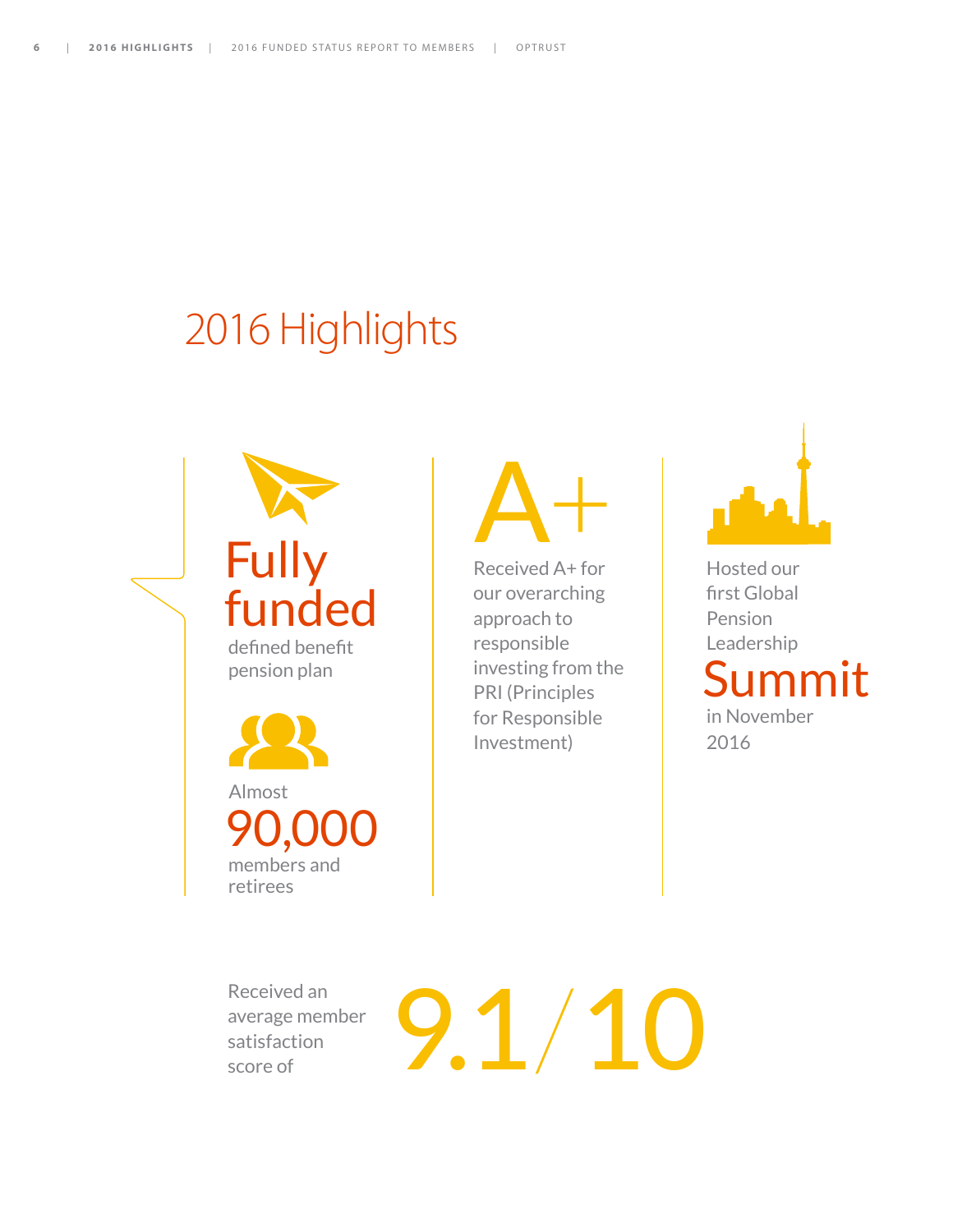# FUNDING HIGHLIGHTS

At December 31 (\$ millions)

|                                       | 2016<br><b>VALUATION</b> | 2015<br><b>VALUATION</b> |
|---------------------------------------|--------------------------|--------------------------|
| Net assets available for benefits     | Ś.<br>19,045             | \$<br>18,399             |
| Actuarial smoothing adjustment        | (681)                    | (1, 102)                 |
| Present value of future contributions | 5,395                    | 5,062                    |
| TOTAL ASSETS                          | 23,759                   | 22,359                   |
| Present value of future benefits      | (23, 332)                | (21, 942)                |
| Provision for future expenses         | (294)                    | (289)                    |
| <b>TOTAL LIABILITIES</b>              | (23,626)                 | (22, 231)                |
| <b>TOTAL SURPLUS</b>                  | Ś<br>133                 | \$<br>128                |

\$19 billion in net assets



6% net investment return



Board-approved projects: internalization of the majority of public market assets and strategies, and upgrade to pension administration system underway



Recipient of the 2016 Industry Leadership Award from Benefits Canada's Workplace Benefits Awards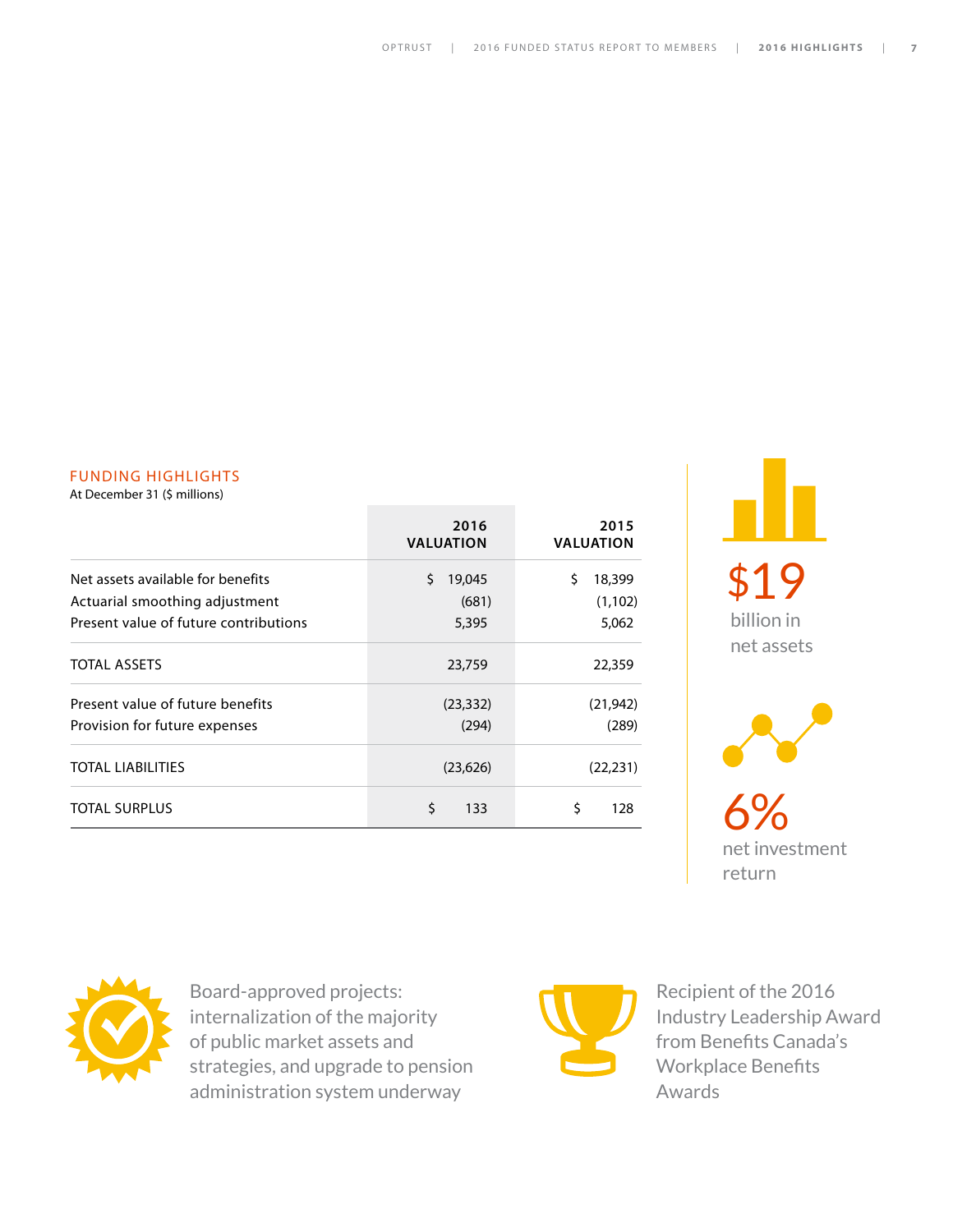# Message from the Chair and Vice-Chair

2016 WAS A YEAR of accomplishment and success for OPTrust. First and foremost, the Plan continues to be fully funded, which is the truest measure of success for a pension plan.

The year saw OPTrust take on a greater leadership role in the pension industry, advocating for solutions to enhance retirement income security for all. In November, it held the OPTrust Global Pension Leadership Summit, an immensely successful conference which brought together the world's leading pension minds, investors, policymakers and academics to discuss long-term investment challenges and opportunities for collaboration.

The many accomplishments of the organization were recognized externally as CEO Hugh O'Reilly received the 2016 Industry Leadership Award from Benefits Canada's Workplace Benefits Awards in October.

At OPTrust we are proud of our accomplishments, but recognize that the challenges the pension industry faces are not going away.

As such, 2016 was also a year of looking to the future. In particular, the Board considered and approved two major organizational projects: the update of OPTrust's pension administration system, and the internalization of the majority of the Plan's public market assets and strategies.



### Board changes

We were pleased and honoured to assume the roles of Chair and Vice-Chair in November and thank outgoing Chair Michael Grimaldi for his leadership and his continuing service to OPTrust as a Trustee. We also thank Ron Langer, an OPSEU appointee, who stepped down from the Board in September after serving seven years as a Trustee. This summer, we welcomed two Trustees: Giulia Volpe, appointed by OPSEU in July and Alan Hibben, appointed by the Government of Ontario in June.

As Trustees, we are keenly aware of the responsibility we have to our members and retirees who count on OPTrust for their financial future. Workplace pensions matter. Everyone at OPTrust, from Trustees to staff, is focused on ensuring that the Plan's members

receive the pensions they are counting on, and that workplace pensions remain strong and sustainable for the long term.

We wish to express our thanks to each person who works at OPTrust and our fellow Trustees for the dedication they demonstrated in 2016 to those ideals. We look forward to continuing to build on that work in 2017.

**Vicki Ringelberg** Chair

Tim,

**Tim Hannah** Vice-Chair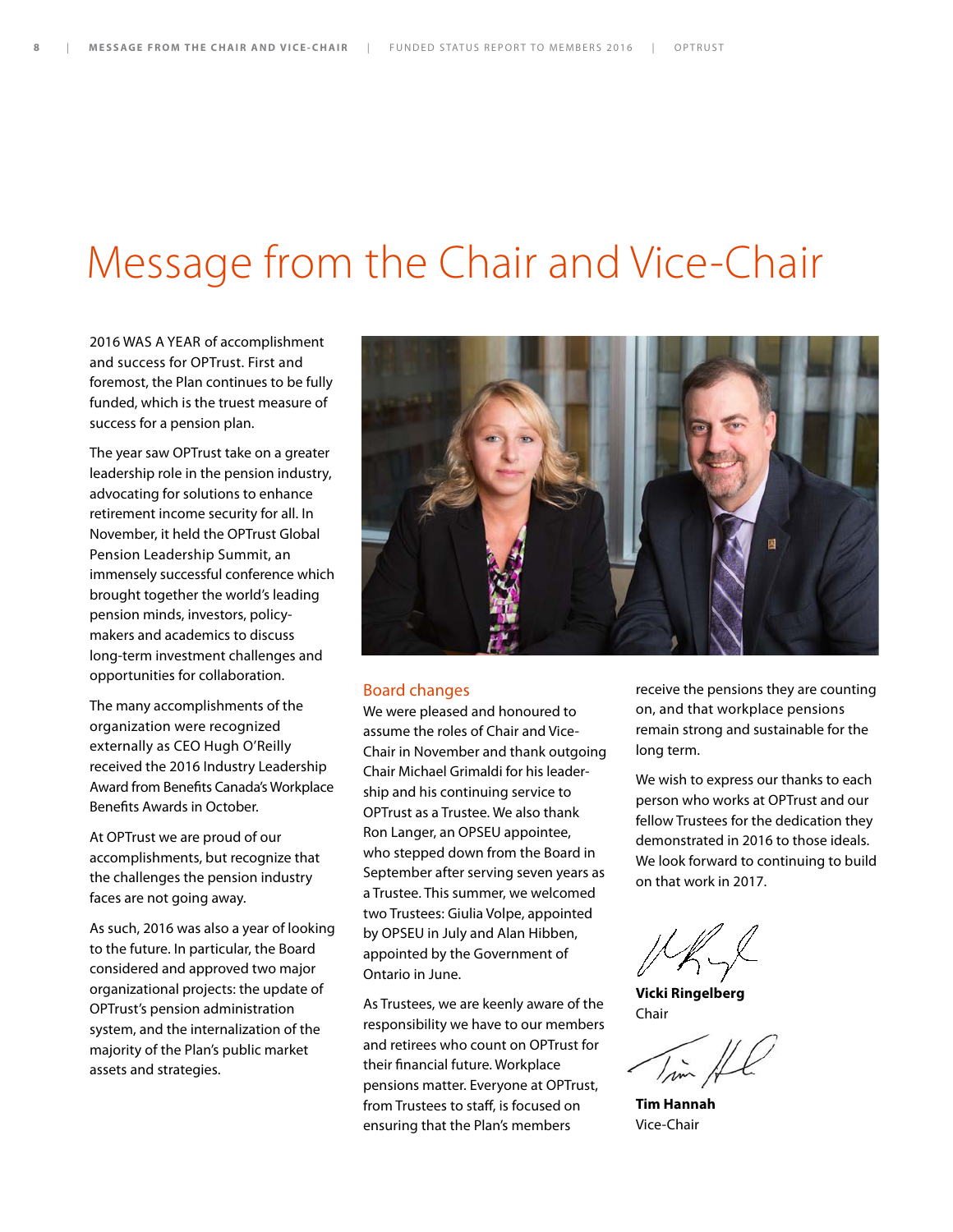# Message from the President and CEO

FULLY FUNDED. In those two seemingly simple words rests the fulfillment of our promise to our members. No matter what we do, it is our ultimate goal and the bottom line – the only measurement that matters. To underscore its importance, we renamed the document you are reading to our *Funded Status Report to Members*.

Along with everyone who works at OPTrust, I am proud to report that the Plan continued to be fully funded in 2016, a year that presented numerous external challenges, from market volatility to ongoing low interest rates. These are not short-term challenges.

We are risk allocators not asset allocators. Creating sustainability over the long term means embracing innovation and always looking for ways to improve.

In 2016, we began to fully implement our member-driven investing strategy, which was designed to enhance the likelihood of pension certainty, sustainability and stability, and made the decision to manage the majority of our public market assets and strategies in-house. This will allow us to support our investment strategy and our goal of keeping the Plan fully funded.

## Serving our members

All of our people care deeply about the members we serve and that care is often most evident in those who work in Member Services. During 2016, there were increased volumes in retirements, enrolments and other transactions.

Despite this, our team continued to provide the timely, excellent service our members have come to expect, achieving an average overall satisfaction score of 9.1 out of 10 from our members.

Serving our members requires more than great people. It also needs great technology. That's why we embarked on a multi-phase project to upgrade our pension administration system in 2016. Spanning several years, this project will provide the flexibility to meet future needs of members.

# A winning culture

The culture at OPTrust is also a significant resource we are able to bring to bear on each project we undertake. Collaboration and idea sharing are essential, along with listening to the perspectives of others. I believe a winning culture embraces diversity, inclusiveness and different perspectives.

# Facing the future

It's been said that a pension organization must think in decades. Taking the long view can be difficult, especially in the face of short-term concerns. However, we cannot afford to ignore the future. We must face it, head on, with our eyes open to both the challenges and opportunities it will present.

At OPTrust, we are an organization ready to embrace those challenges and opportunities. We will continue to advocate for strong workplace pensions and work with our sponsors



to be able to offer the Plan to a greater number of Ontario workers. We will continue to deliver excellence in everything we do for our members and look for ways to innovate and improve. Going forward, we will maintain our focus on the most important measure of a pension plan's success: our funded status.

**Hugh O'Reilly** President and CEO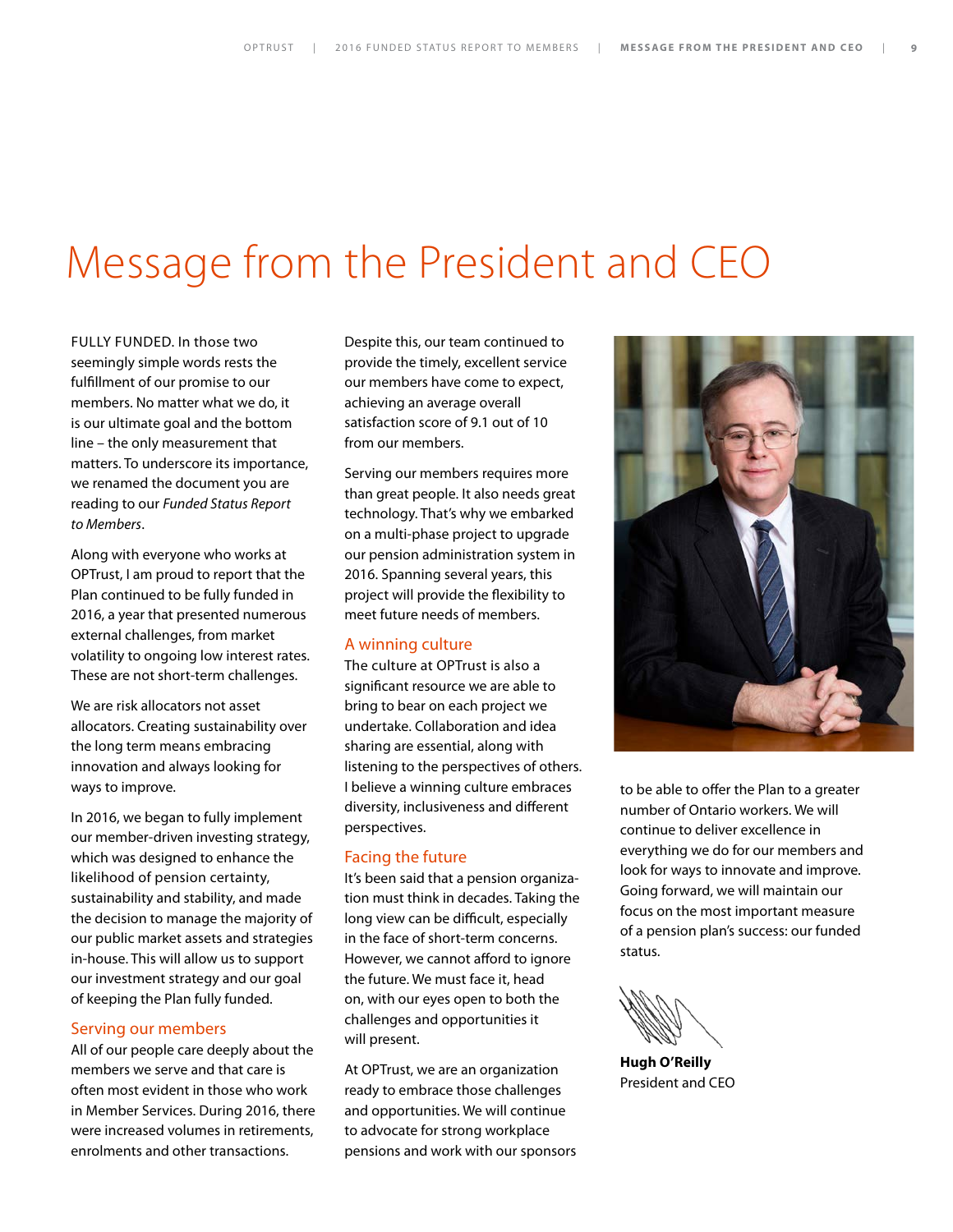# Strategy: Changing the Conversation

IT'S TIME TO CHANGE the conversation about how we measure success. Being adept at investing is important, but we are more than just investors. Delivering excellent service to plan members is vital, but we are more than just service providers. We are a pension management organization.

Our members rely on us for certainty, stability and sustainability and we meet those expectations by keeping the Plan fully funded. For a defined benefit pension plan, there can be no more important achievement.

OPTrust's philosophy of being member driven supports everything we do. Our members are the foundation of our strategies and the reason our mission is to pay pensions today and preserve pensions for tomorrow.

Pensions need to take a long-term view. Too often, however, the industry is focused on the short term and on short-term measures, like annual investment returns, to gauge success. Returns are important, but as pension plans our investment approach must be inextricably linked to the goal of keeping the Plan fully funded. We must balance the need to generate returns with the need to manage risk effectively. And when we look back over a single year or a decade, the true measure of whether we have delivered on our promise is the funded status of the Plan.

## **RESPONSIBLE INVESTING**

As part of our responsible investing program, OPTrust commits to the integration of material environmental, social and governance (ESG) factors into our investment decision-making processes and ownership practices. This approach reflects our fiduciary duty to the Plan's members and is aligned with the Principles for Responsible Investment (PRI), to which the Plan is a signatory. Our investment groups seek to identify, assess and manage ESG risks and opportunities in a manner that supports both our mission and mandate, and are held accountable for doing so.

# Designing solutions for today's challenges

Demographic maturity. Low interest rates. Volatile markets and the likelihood of low investment returns. The fundamental challenges the Plan faces are persistent and have affected our ability to bear risk. Operating in this environment and keeping the Plan fully funded requires new approaches and a willingness to innovate.

In 2016, we began implementing our member-driven investing (MDI) strategy, which was designed to increase the likelihood of plan certainty for members by balancing the objectives of sustainability and stability.

# A focus on members

Rooted in our overarching philosophy of being member driven, our service delivery strategy uses a member-direct approach to deliver valued-added services to members. Under this member-direct model, we continue

to tailor our service offerings to meet our members' needs and focus on offering them a variety of ways to communicate with us directly. While we know members are embracing web technology in ever increasing numbers, we also know they value the opportunity to speak personally with our staff. Pensions can be complex and there are times when members want to speak directly with an OPTrust representative, so telephone support remains a critical service channel for OPTrust.

Providing excellent member-valued services means being flexible and available when and where our members need us. Our extended telephone hours ensure critical phone support from a pension professional for members navigating life events, including retirement preparation, pension service buybacks, membership terminations or spousal relationship changes. At OPTrust, we understand these more complex questions require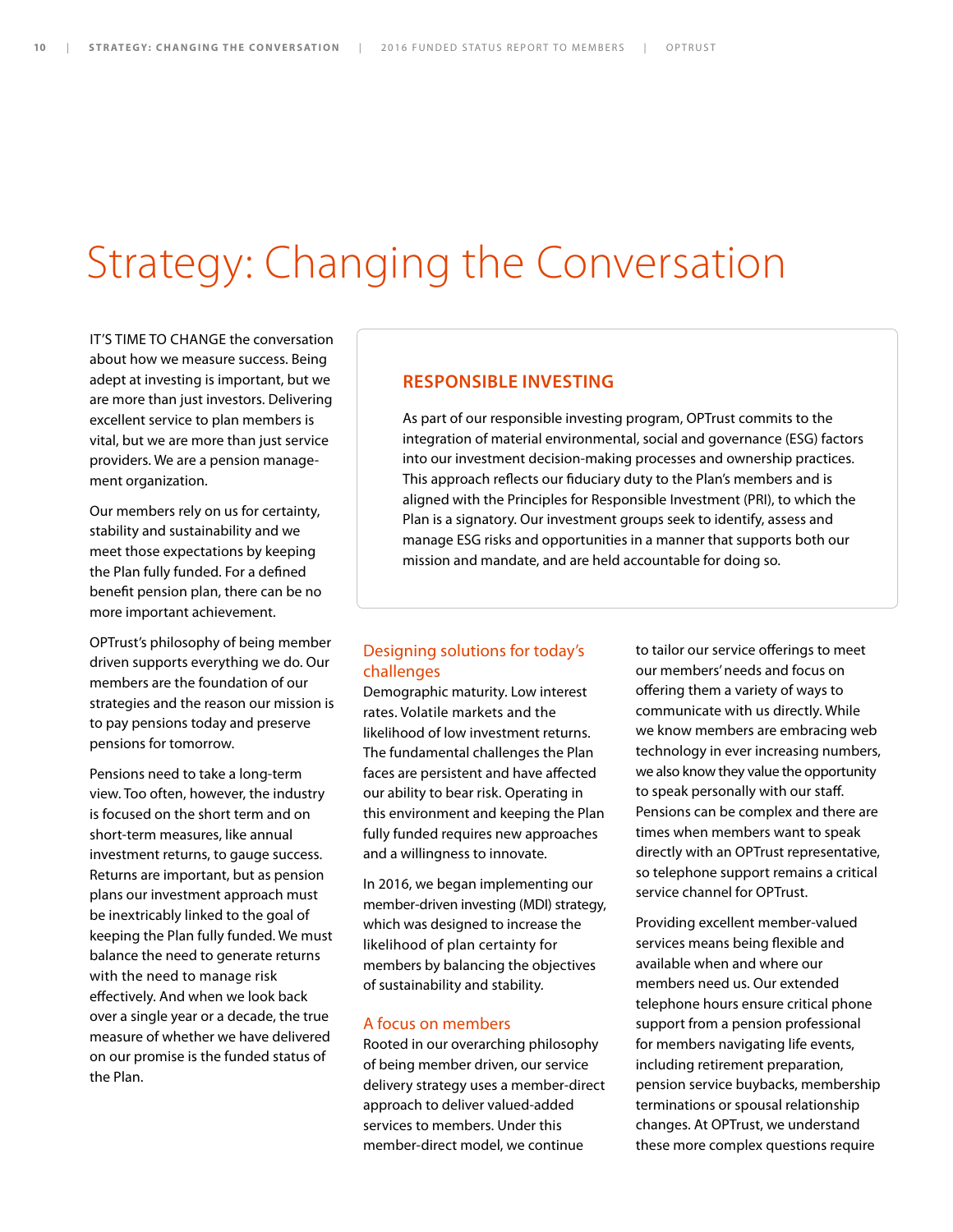personalized service, and we are here to provide it, in the channel of our members' choice.

# Looking forward

While the conversation has changed, the dialogue must continue. Delivering sustainability and stability for our members requires us to embrace change as an organization. This requires both innovation and resilience, as we need to face the future well prepared to adapt and thrive in any environment.

To that end, in 2017, we will develop a new, multi-year strategic plan, which will guide us as we continue to change the conversation in our industry, while remaining true to our core purpose: paying pensions today and preserving pensions for tomorrow.

# **A MULTI-CHANNEL APPROACH TO MEMBER SERVICE**



**Online communications:** offers flexibility, convenience and education



**Face-to-face interactions:**  offers one-on-one and group sessions that provide tailored

pension information



**Telephone support:**  links members directly with an OPTrust representative



**Traditional paper-based communications:** 

offers members support for those who do not have easy access to electronic tools or prefer print communications



# **CLIMATE CHANGE**

OPTrust recognizes that bold steps will be required to help investors understand the risks that climate change presents. We worked to better understand the impacts of climate change to our investment portfolios and released a position paper and report detailing our findings. We will continue to work collaboratively to improve our understanding of these impacts and seek solutions as we head toward a carbonneutral future.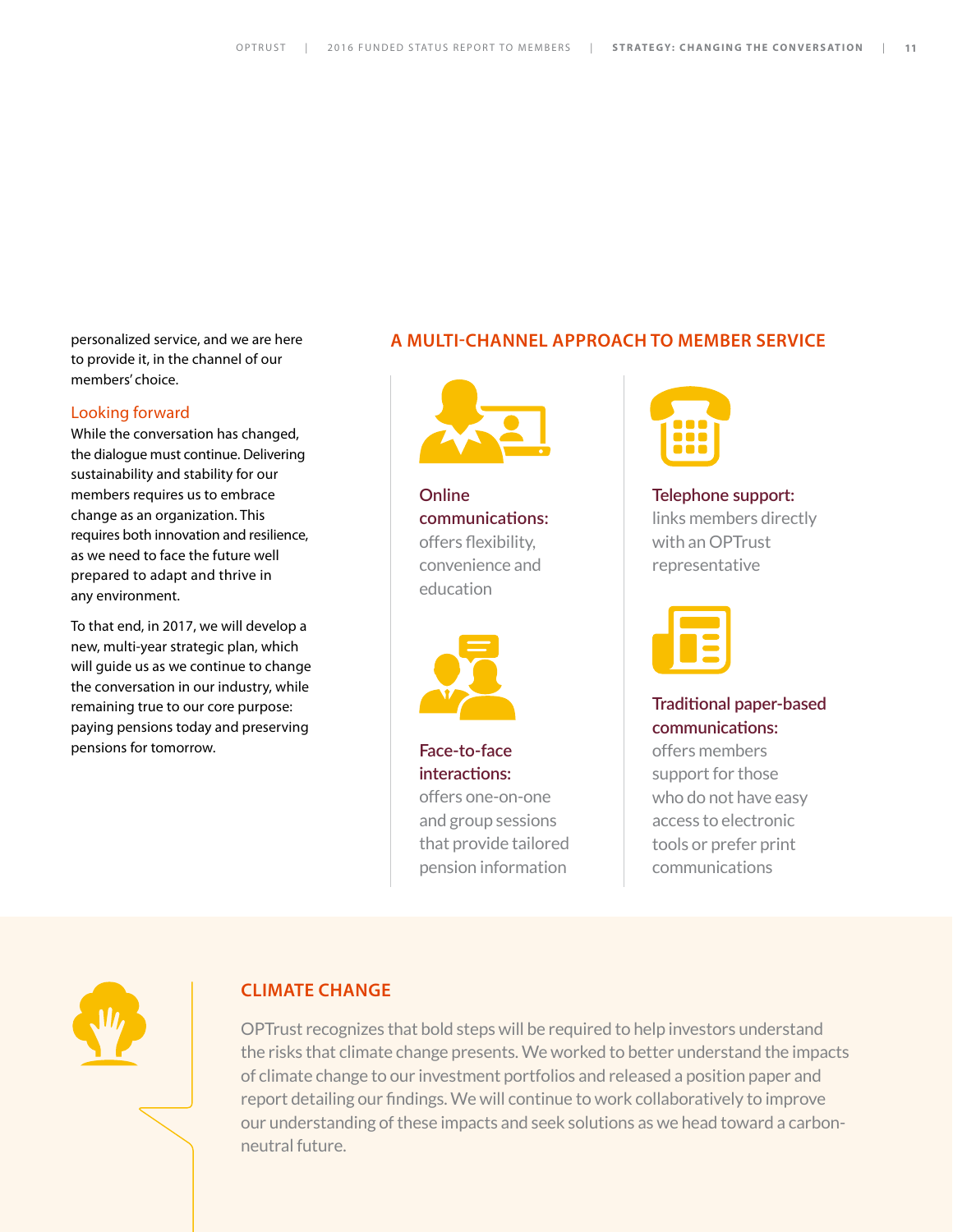# Pension Funding

## 2016 funding valuation

OPTrust engages independent actuaries to perform regular valuations of the Plan to ensure there are sufficient assets to meet the projected cost of members' and retirees' lifetime pensions. These valuations provide a snapshot of the Plan's financial position and ability to meet its pension obligations, while providing a review of gains and losses experienced since the last valuation.

The Plan's 2016 funding valuation showed it remained fully funded as of December 31, 2016. The funding valuation also confirmed deferred (or "smoothed") investment gains of \$681 million, which will be recognized over the next four years and should further improve the Plan's funded status in years to come.

Consistent with our approach over the past few years, OPTrust's 2016 funding valuation strengthened the Plan's real discount rate to further improve its long-term sustainability. The Board of Trustees approved the following economic assumption:

• Reducing the Plan's real discount rate to 3.40%, net of inflation, down from 3.55% in 2015. This change reflects the expectation of lower long-term investment returns and reduces the risk of future losses due to investment returns falling short of the expected cost of members' and retirees' future pensions.

The net effect of the real discount rate change increased the total fund liabilities by \$502 million to add additional margins for conservatism for the purpose of strengthening the Plan's long-term sustainability.

In 2017, OPTrust is expected to file the Plan's December 31, 2016 funding valuation with the regulator showing that it is fully funded.

# Funding outlook

The Plan's continued fully funded status is the result of an ongoing strategy to improve its long-term sustainability and prudent decisions by its sponsors.

Although the Plan continues to be fully funded, we need to ensure that it remains sustainable for current and future generations, regardless of market fluctuations.

To mitigate risks, OPTrust's staff continue to monitor a wide range of funding issues and analyze their potential impact on the sustainability of the Plan.

In 2016, some of these factors included:

- the increase in life expectancy, increasing retirement years and the Plan's long-term pension obligations
- the long-term decline in the ratio of OPTrust's active members to retirees, which reduces the Plan's ability to address funding shortfalls through increased contribution rates, if required

• the uneven economic recovery, which has sharply increased market volatility and investment risk over the past several years.

These risks are partly offset by recent developments, including:

- OPTrust's continued strengthening of the Plan's actuarial assumptions
- OPTrust's review of our investment philosophies to better match its assets with its liabilities as part of our member-driven investing strategy
- the Plan's deferred investment gains of \$681 million at the end of 2016, which should strengthen its funded status over the next four years as these gains are recognized.

In 2016, OPTrust's staff provided the Trustees and the Plan's sponsors with information and technical advice on these and other factors that might challenge the Plan's funding over the next several years. OPTrust's Board and staff will continue to work closely with the sponsors to address these challenges, propose solutions and support the long-term sustainability of the Plan.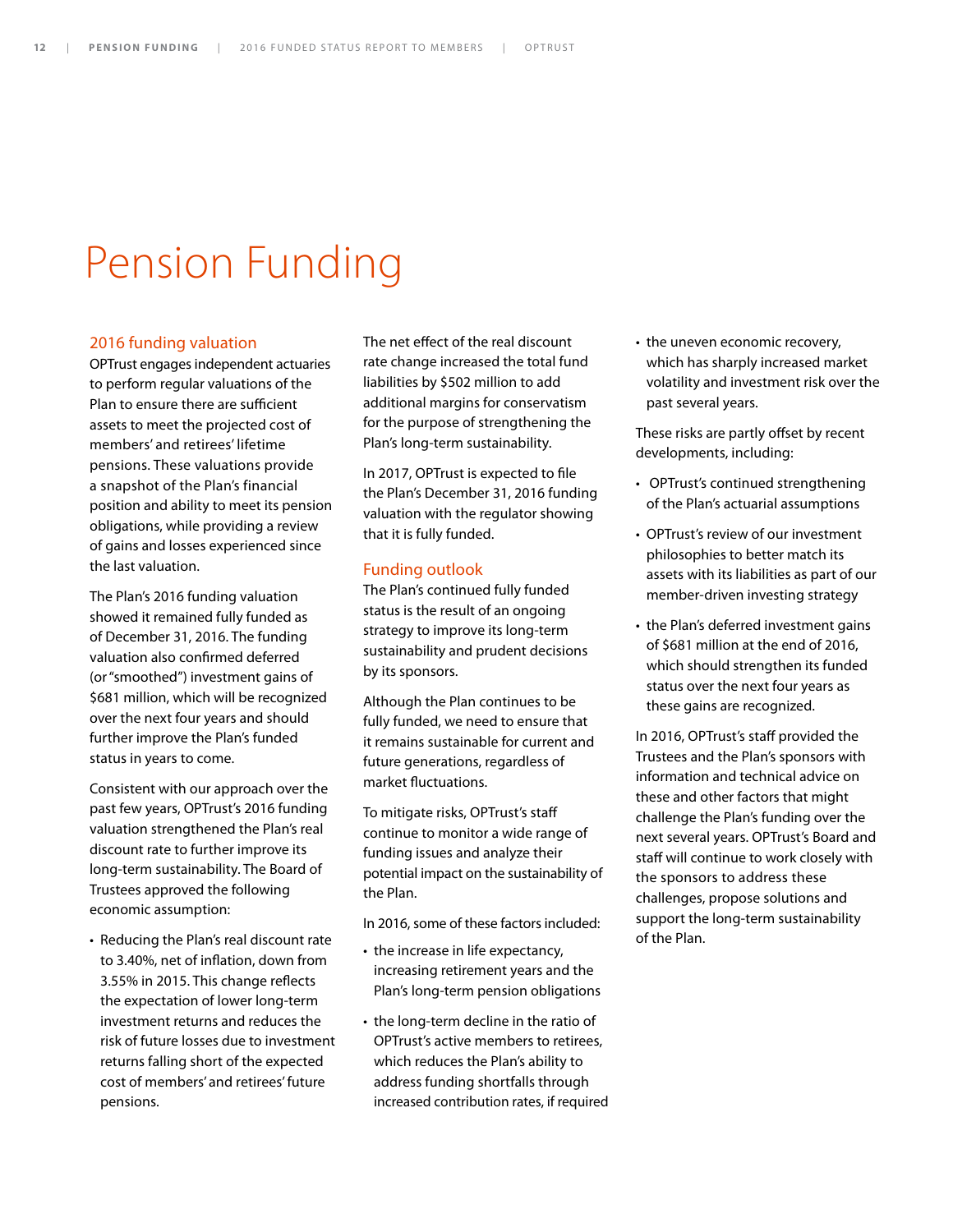# Investment Performance

# Member-driven investing

We are a pension management organization. Our members depend on us to provide secure, predictable income in retirement. As such, how we think about investing and how we manage our plan needs to fully align with our members' interests.

We strive to keep the Plan in balance at all times to protect its funded status and improve plan certainty. There are three key components: **contributions** and **investment returns** on one side, and **benefits** on the other.

To achieve our primary goal of plan certainty, we need to strike the appropriate balance between two objectives:

- **Sustainability**: Generating sufficient returns to keep the Plan fully funded; and,
- **Stability**: Keeping contributions and benefits as stable as possible over time.

However, there are two primary challenges facing these objectives:

- **Demographics**: Aging membership limits our ability to take on investment risk.
- **Low expected returns**: Low interest rates and high valuations make earning investment returns more challenging.

In this challenging investment environment, we are committed to protecting our funded status and avoiding undue risk. This is why we are continuing to execute on our memberdriven investing (MDI) strategy.

# Fully funded despite uncertain markets

We continued to focus on our most important metric of performance – our funded status. Despite the overall challenging market environment in 2016, OPTrust achieved a 6% net investment return and the Plan remained fully funded.





# **RESPONSIBLE INVESTING ACTIVITIES IN 2016**

- Continued advocacy for global climate policy
- Engaged 351 companies globally on key environmental, social and governance issues
- Conducted portfolio climate risk assessment of the total fund
- Voted at 2,340 company meetings worldwide
- Participated in the consultation with the Task Force on Climate-related Financial Disclosures
- CIO joined the PRI's Asset Owner Advisory Council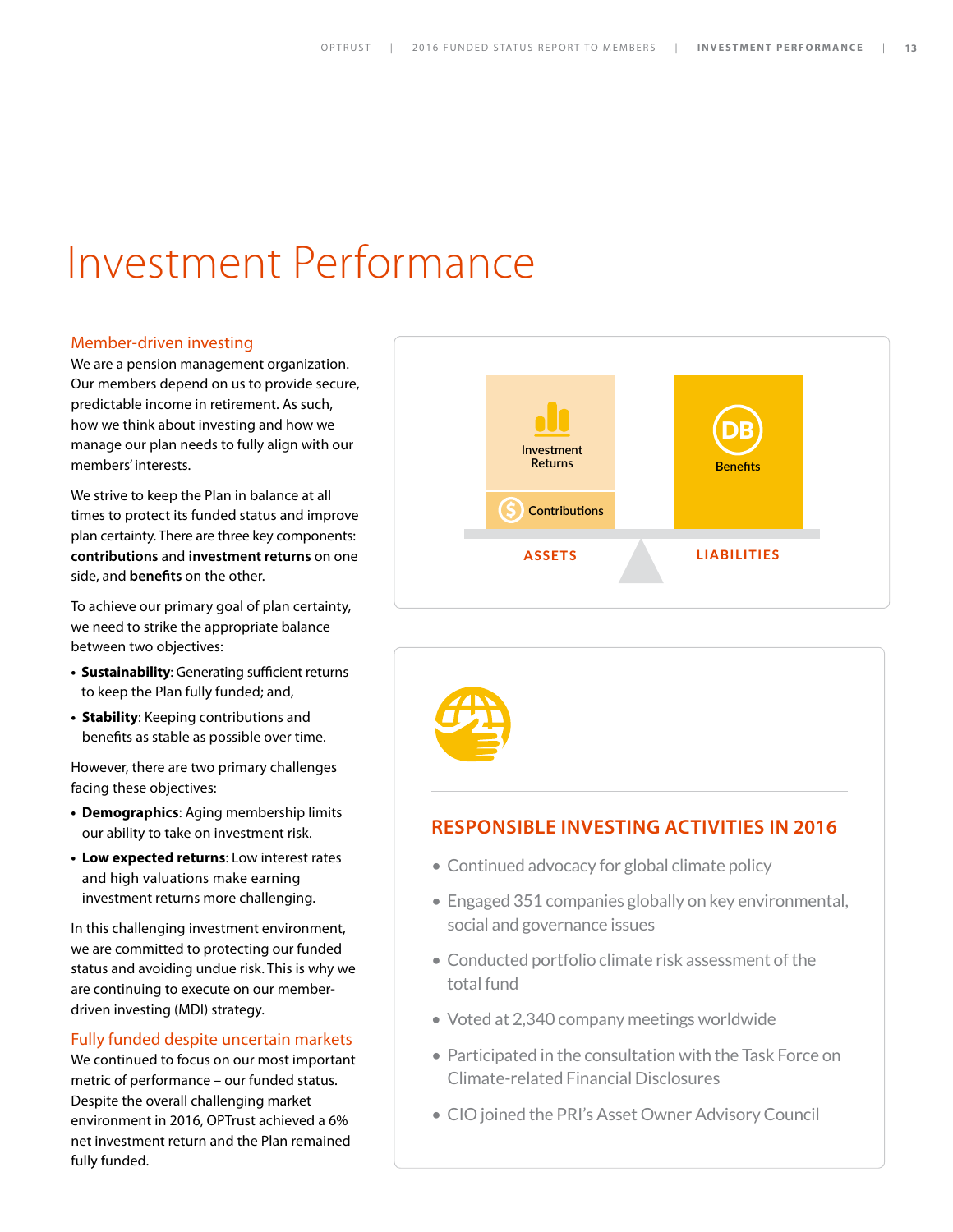# Serving Members



# **SERVICES WE PROVIDE**

- new member enrolments
- leaves and past service
- transfers into and out of the Plan
- membership terminations
- spousal separation quotes
- pension estimates
- payment of monthly pensions
- address and beneficiary updates
- tax reporting

# Dedication. Commitment. Service.

We take pride in assisting our almost 90,000 members every step of the way as they move from enrolment to retirement.

In 2016, we sharpened our focus on our member-driven strategy to better connect with and respond to our members' needs. This approach positioned us to confidently pursue our goal of delivering a world-class pension experience to our members. From transactional services such as buybacks and transfers to providing information that enables members to make informed decisions regarding their pensions, we were here – on the phones, in person and at information sessions held at various locations across the province.

This year also saw a significant increase in retirement requests and other transactions associated with transitioning from active member status to retiree. Despite the increase in volumes, we continued to receive high service scores from members and equally high marks industry wide.

#### Delivering exceptional service

Our commitment to service was clearly demonstrated in 2016, when two of our pension experts delivered a pension information session to a group of members in a tool shed, the firstever, near Six Mile Lake in the Port Severn area. While sessions typically take place in hotel meeting rooms, an employer site or at the OPTrust office, we travelled gravel roads, set up in a

unique space and delivered an engaging, tailored presentation that helped a small group of our members learn more about their pension options. Questions were answered and members left feeling secure in the knowledge that their pension plan is here for them. We pride ourselves on being here to support our members throughout their careers and provide answers to their questions in the most accessible way.

# Strong performance

In addition to assisting almost 3,000 members as they retired in 2016, we also improved on service delivery. We delivered *Annual Pension Statements*  and *Pension Information Change Statements* to members and retirees, respectively, up to three months earlier than usual. This improvement resulted in members receiving relevant information for tax and budget planning in a more timely manner.

In 2016, we served more members via webinars, benefiting those who live in remote areas and were unable to attend our pension information sessions. Members also used our instructional videos to help complete forms and navigate OPTrust information requirements.

# Overall results

Our member-driven strategy guides all of our actions and drives us to provide a consistently high level of service. It provides us with a clear focus and ensures our members and their needs are at the core of everything we do.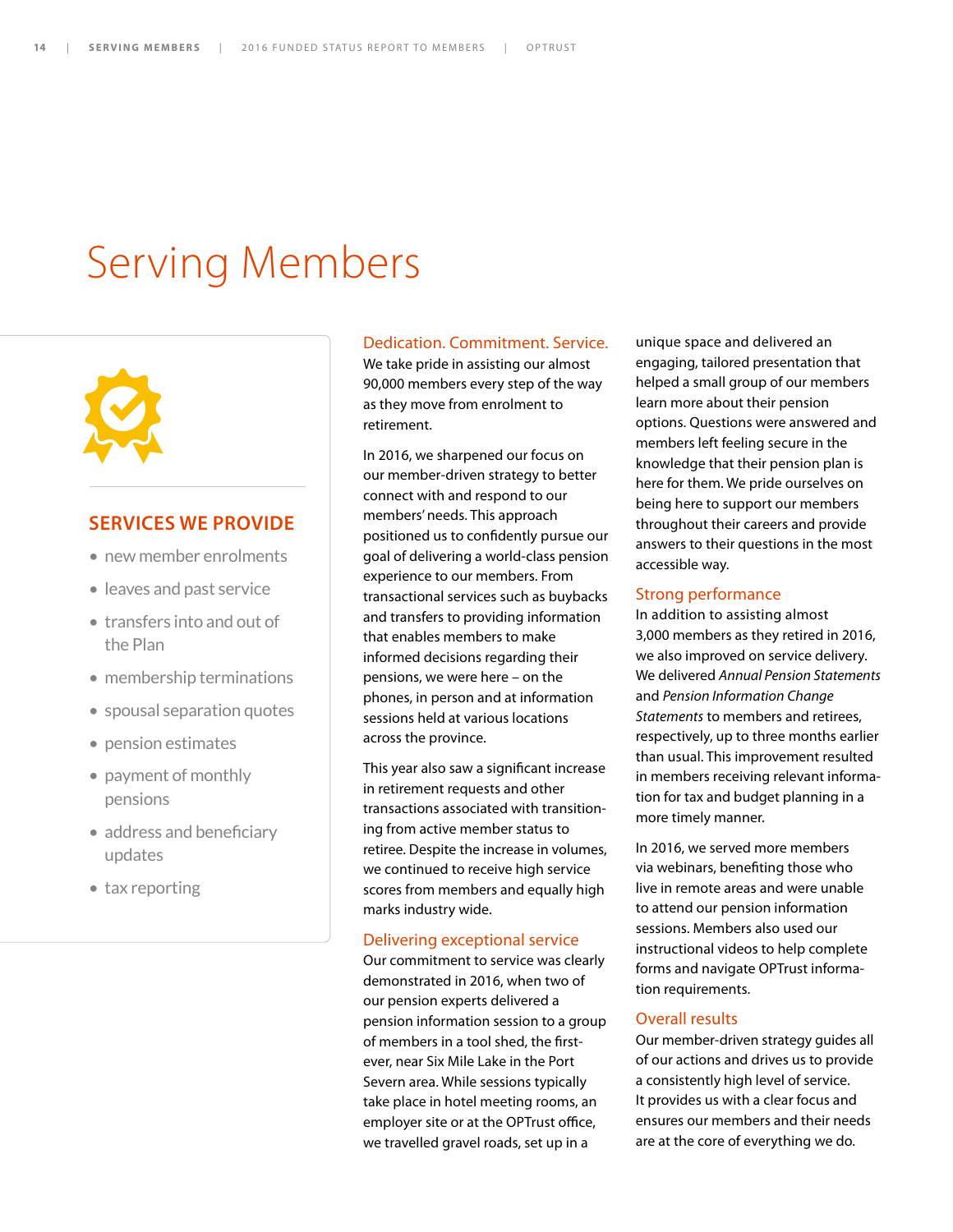# **2016 HIGHLIGHTS**







pension information sessions

 $26$  cities and towns across the province





55,880 member requests received and processed by staff



 $\frac{69}{\text{ of overall member}}$  to join the Plan 84% of overall member requests were processed within service standards





response time



notices to fixedterm employees informing of option



 $172,734$ <br>email notices on a variety of reporting and informational items

63% of first-contact resolution

84/100 CEM Benchmarking Inc. score, exceeding the peer group's median score of 79